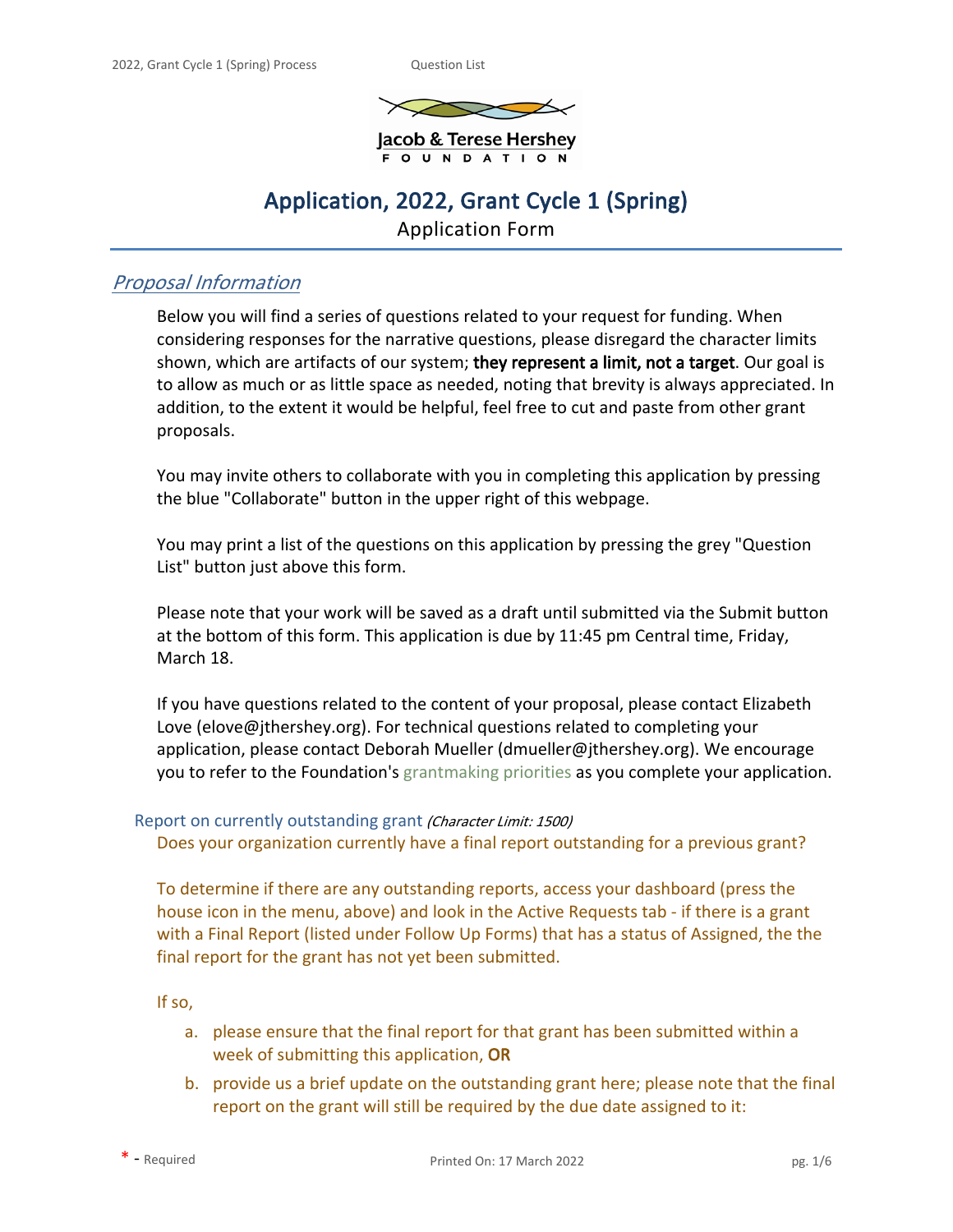### Proposal title\* *(Character Limit: 100)*

### General purpose of funding\*

This proposal is requesting funds for:

#### **Choices**

A program or project General operating support - unrestricted funds Capital support **Other** 

#### Other *(Character Limit: 35)*

If you answered Other in the question above, please specify what the general purpose of the funding would be.

#### Proposal summary\* *(Character Limit: 10000)*

Please describe your request for funding, considering the following:

- the challenge or opportunity you seek to address;
- what you are aiming to achieve;
- the work being proposed (or your theory of change);
- what positions you to advance this work; and
- the challenges or risks you will face.

Please aim for no more than three to five brief paragraphs. (Please note that the 10,000 character limit displayed below is an artifact of our system and not a suggestion of length for your response; **it is a limit, not a target**.)

#### Measures of success\* *(Character Limit: 10000)*

If you are requesting funding for a short-term time-limited project, how will you know when you have been successful in your work? If you are requesting funding for a longer term or ongoing effort, how will you track progress over the short and long terms?

Please aim for no more than one or two brief paragraphs. (Please note that the 10,000 character limit displayed below is an artifact of our system and not a suggestion of length for your response; **it is a limit, not a target**).

### Other funding sources\* *(Character Limit: 10000)*

Please provide a list of other sources of funding *for this proposal*, and amounts. Please indicate which of these sources are committed and which are pending a decision.

(Please note that the 10,000 character limit displayed below is an artifact of our system and not a suggestion of length for your response; **it is a limit, not a target**).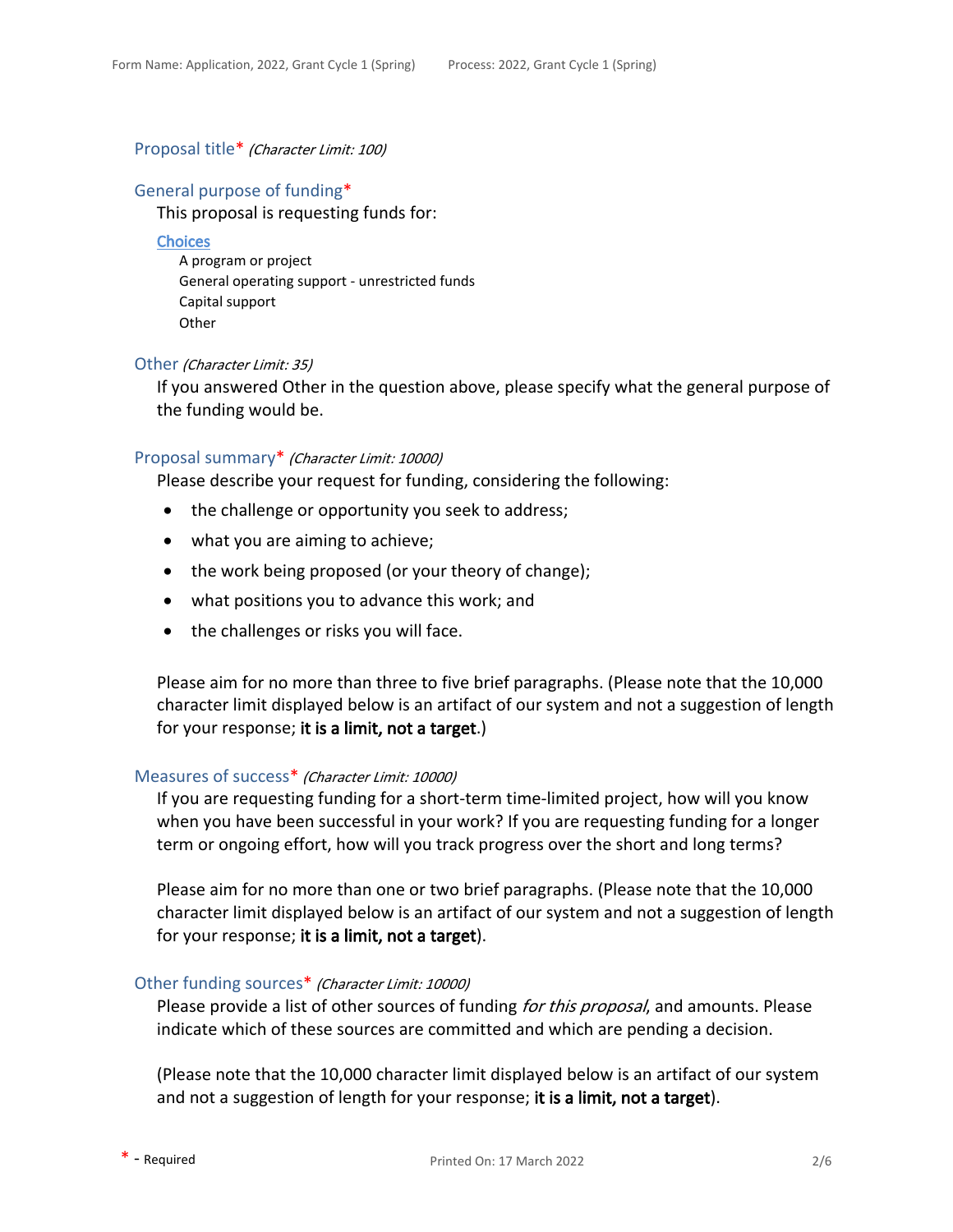### Years of support requested\*

Please select the number of years of support you are requesting. The Foundation gives only one-year grants for capital support, and typically provides only one grant toward a capital campaign.

**Choices** 1  $\overline{2}$ 

Year 1 amount requested\* *(Character Limit: 20)*

# *Year 2 amount requested*

**This section will only display when the answer to "Years of support requested" equals 2.**

Year 2 amount requested *(Character Limit: 20)*

### *Proposal budget*

**This section will NOT display if the answer to "General purpose of funding" is "General operating support - unrestricted funds," as the organization budget requested later in the application will reflect general operations.**

### Proposal budget*(File Size Limit: 8 MB)*

Please provide a budget detailing the components and costs for your proposal. Please provide the budget for the entire project or program; do not provide a budget for only the fraction being requested. If lobbying is a part of the proposed project, it must have its own line item in the budget.

# *Fiscal sponsorship*

### Is this a fiscally sponsored proposal?

Fiscal sponsorship is when a person or group that doesn't have tax exempt status (the sponsored project) works with an organization that does (the fiscal sponsor, a 501(c) 3 organization) so as to receive tax exempt donations and grants for the sponsored project. If the work you are requesting funding for is not a program or project initiated by a taxexempt organization, then it is likely a fiscally sponsored project and this application must be submitted by the sponsoring organization using its tax id number (the tax id number this application is being submitted under is displayed at the top of this page under Organization's name, in the Contact Info tab). Please contact Deborah Mueller (dmueller@jthershey.org, 713-529-7612) if you have questions or need to discuss.

### **Choices**

Yes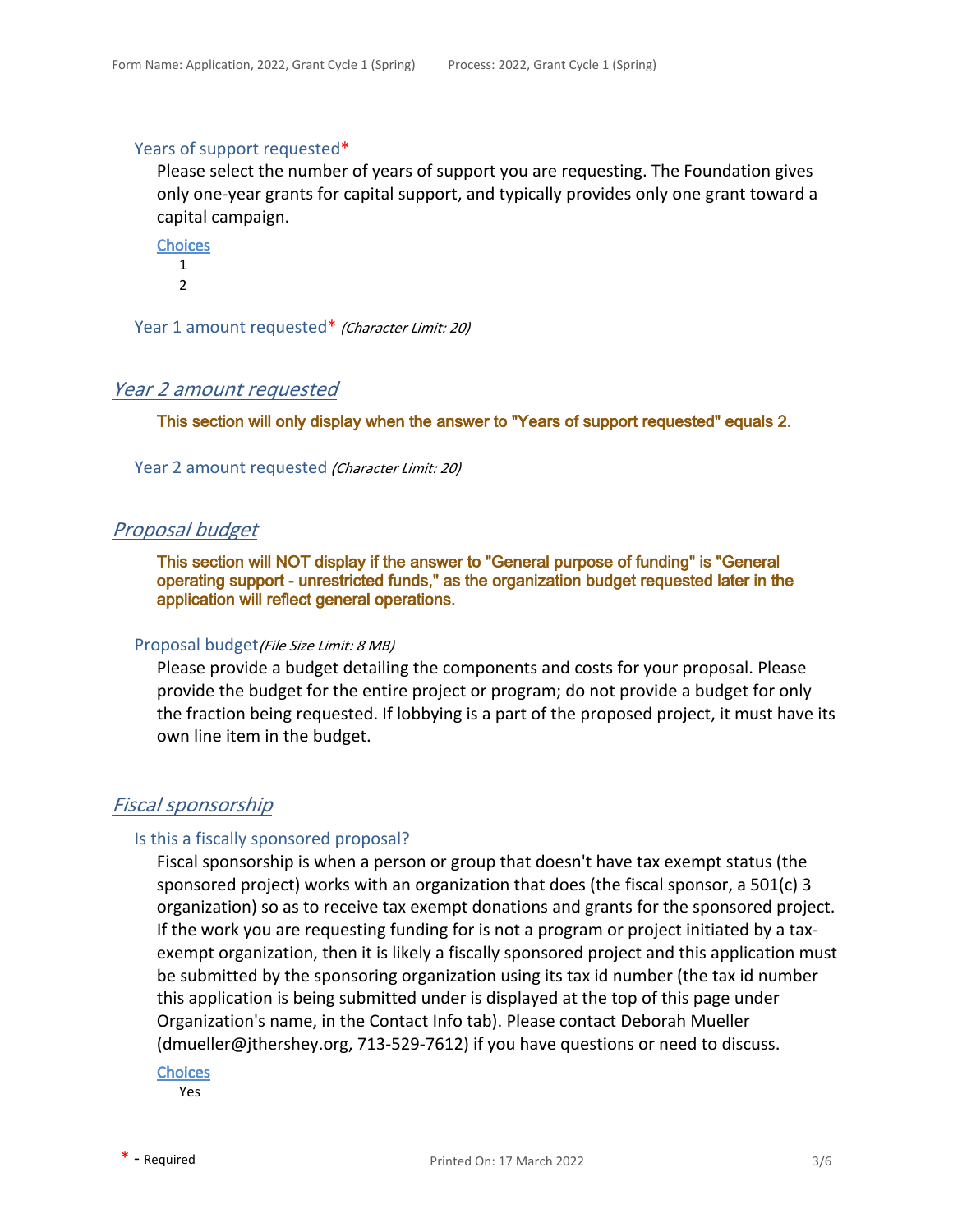No I'm unsure

# *Fiscal sponsorship information*

**This section will only display if you answered "Yes" to the question above (that this is a fiscally sponsored proposal).**

### Advisory group *(Character Limit: 1000 | File Size Limit: 2 MB)*

If the sponsored project has an advisory committee or board, a steering committee, or other group that provides guidance, please type or upload a list of its members.

*(File Size Limit: 2 MB)*

Please upload the completed JTHF Fiscal Sponsorship Certification Form. [https://jthershey.org/wp-content/uploads/JTHF-Fiscal-Sponsorship-Certification-](https://jthershey.org/wp-content/uploads/JTHF-Fiscal-Sponsorship-Certification-Form.pdf)[Form.pdfYou may download a blank Fiscal Sponsorship Certification Form here.\\*](https://jthershey.org/wp-content/uploads/JTHF-Fiscal-Sponsorship-Certification-Form.pdf)

### **The following Organization questions are for the fiscal sponsor, not the project.**

# *Organization Financial Information*

*Please upload documents for the following financial information for your organization. If you have multiple documents to provide for any of the individual upload requests, you will need to merge them into a single document. (If you need to merge multiple pdfs, we have found PDFsam Basic to work well; it is free and open-sourced.)* 

### Current fiscal year budget\**(File Size Limit: 8 MB)*

Please be sure budgeted income is included in addition to budgeted expenses.

Current fiscal year-to-date financial statements*(File Size Limit: 8 MB)*

*If you are currently in the first quarter of your fiscal year, you may skip this item.*

Financial statements include -

- 1. Statement of activities (aka "income statement"); please include year-to-date actuals compared to budget
- 2. Statement of financial position (aka "balance sheet")

### Financial statements\**(File Size Limit: 10 MB)*

Please include financial statements for the two most recent complete fiscal years. If your organization had an audit this year or last year, please provide that instead.

Most recently filed 990 (or 990EZ)\**(File Size Limit: 15 MB)*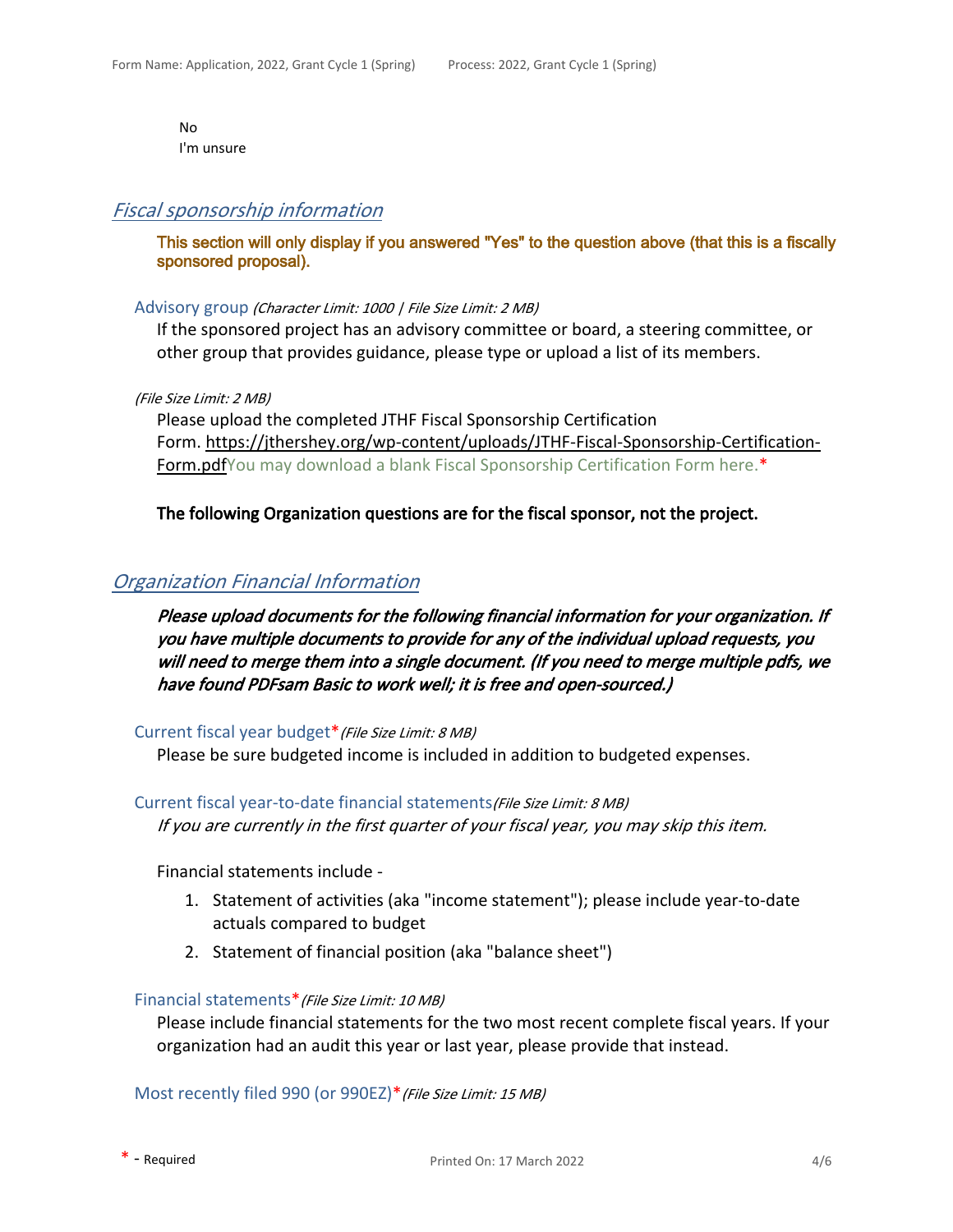# *Organization Information*

# Board roster or proof of governmental status*(File Size Limit: 4 MB)*

If your organization is:

- a nonprofit, please provide a roster of your current board members. Also include your advisory board, if you have one.
- a governmental entity, please upload documentation of this status (e.g. a letter from an authorized government official, a copy of the legislative act creating the government body, or an IRS government affirmation letter).

### Percent of your board that supports your organization financially\* *(Character Limit: 3)*

Please give the percentage of your board members that have donated money or secured contributions to your organization during the previous fiscal year (please note, we are not asking what *amounts* your board has contributed or secured); in-kind support may not be included in the calculation. If your organization is a governmental entity, enter 0. Example: There are ten members of DoGoodOrg's board - eight of them donated money to the organization in the previous fiscal year, and one secured a contribution from her employer, so the percentage of DoGoodOrg's board that supports the organization financially is 90.

# *Optional upload and notes to application*

### Optional upload*(File Size Limit: 20 MB)*

If there are any items that were not requested above that you feel are important in supporting your proposal, upload them here. If you have multiple documents to provide, you will need to merge them into a single document. (If you need to merge multiple pdfs, we have found PDFsam Basic to work well; it is free and open-sourced.)

### Notes *(Character Limit: 10000)*

If you would like to share any supplemental information about your work, please add it here.

### **What to expect next:**

You will receive an automated email notice when your application has been received into our online system. We may reach out to discuss your proposal in the coming weeks. You can expect to learn the Board's decision regarding your request no later than May 16, 2021.

### **Technical feedback:**

Forms and processes can always be improved - if you had any difficulties with our grant application process, or found anything to be unclear, confusing, or particularly